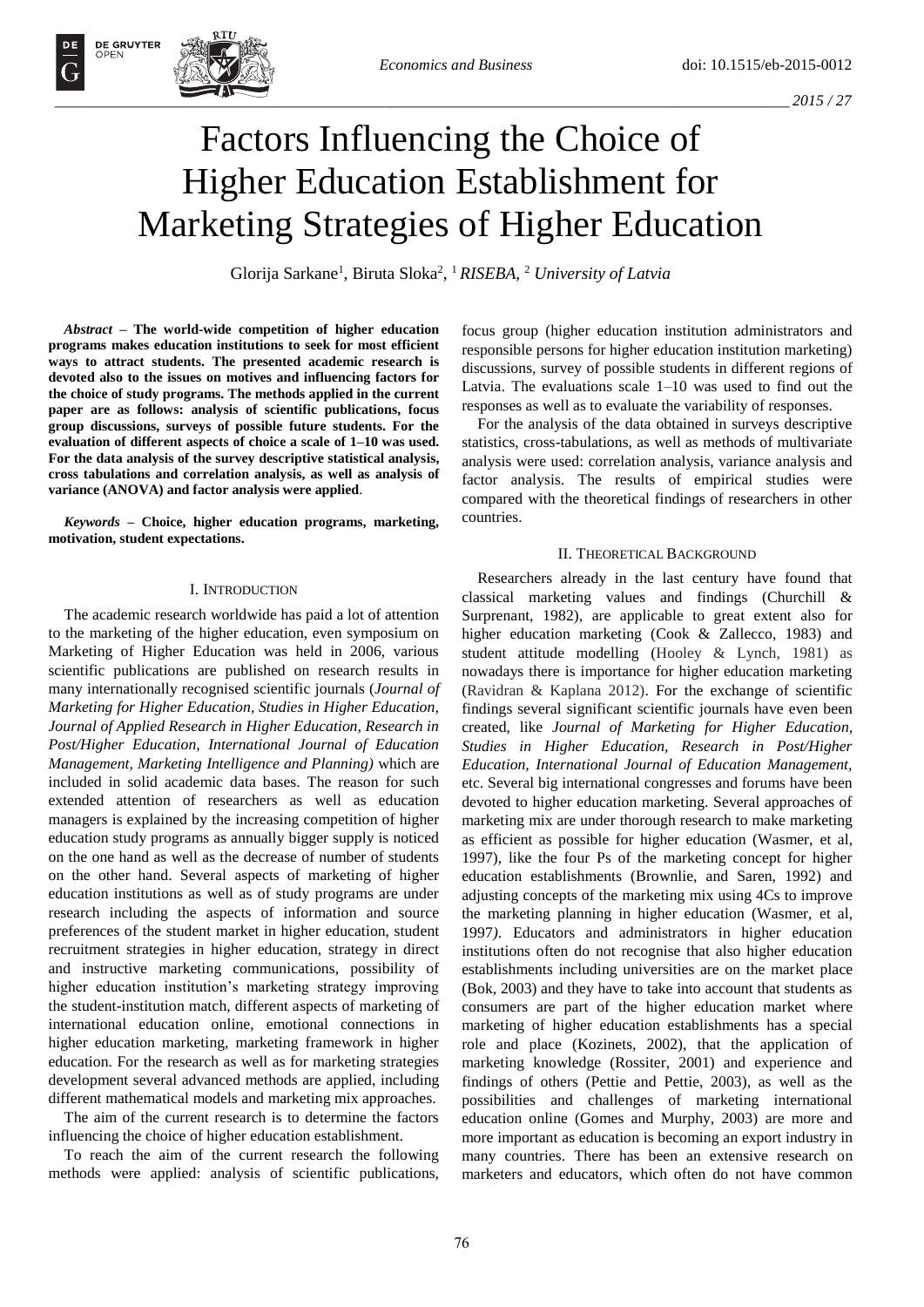language and often are considered as different not crossing<br>fields (Gibbs, 2008), with concluding practical fields (Gibbs, 2008), with concluding practical recommendations. Emotional connections in higher education marketing, including the contribution to knowledge through graduate employability, international research and interaction with industry as well as the development of marketing concept has grown in importance for universities across the world (Durkin, *et al.*, 2012). Specific approaches in international marketing in the higher education in the UK have been applied on issues in relation to marketing educational programmes to overseas students as well as analysed by the researchers (Kinnel, 2003). Several researchers have questioned whether higher education as a market is a problem or solution (Gibbs, 2001). The experience findings and scientific result sharing goes to the details of the issue like organisation of the marketing process for higher education (Czsikova, *et al.*, 2014), promoting the respective higher education establishment (Muniz and Guinn, 2001) and finding different marketing approaches of higher education (Gibbs, 2002). Factors of a student market in higher education were grouped together with the following labels: university, college, employability aspects, course content, student experience, sporting aspects, financial aspects, direct sources, media sources and social sources. (Bonnema and van der Waldt, 2008). Researchers have investigated the issues by asking the question: can the higher education institution's marketing strategy improve the student-institution match with special attention to information on study program organisation and realisation (Moogan, 2011). The research findings conclude that student recruitment strategies are often grounded in inherent institutional identities, while at the same time the responding to external ideas about excellence and diversity as well as the research results indicate that education institutions show significant creativity in trying to adapt to these ideas and general trends, at the same time maintaining their own characteristics and traditions. The research findings suggest that student recruitment strategies are also used for accountability purposes, but many higher education institutions devote surprisingly little importance to this issue (Frølich and Stensaker, 2010). The global market for higher education has changed significantly and the competition for students force to apply developed and aggressive marketing approaches to attract students (Mazzarol and Soutar, 2012). It is stressed by Naryanan T. Ramachadaran that the marketing theories applied to commercial sector may not be relevant to the higher education sector and that marketing frameworks cannot be transplanted into the higher education environment as the sector is unique and is characterised more by the principles of self‐governance and academic freedom, therefore the application of marketing techniques could restrict students' rights and destroy the relationship that exists between the higher education institution and the students – this forces marketing departments to focus on creating mature markets. International group of researchers from the United Kingdom and Germany have studied the aspects of marketing of higher education with special focus on service quality in higher education and the role of student expectations. Students expect their lecturers to be knowledgeable, enthusiastic, approachable, and friendly. The results indicated that students predominately want to encounter valuable teaching experiences to be able to pass tests and to be prepared for their profession. This study also shows that students' academic interests motivate them less than the vocational aspects of their studies, positive perceptions of service quality can lead to student satisfaction and satisfied students may attract new students through word-of-mouth communication and return themselves to the university to take further courses (Vossa, *et al.,* 2007). Researchers suggest that the decision makers at the institutional level and government level seeking to enter these markets must pay attention to the importance of market segmentation and the variables (4Ps) in formulating their marketing strategies (Cheung, *et al.*, 2010). For higher education marketing more and more important are becoming the needs of both students and employers being met by educators and those aspects are examined to a big degree by detailed elaboration (O'Brien and Deans, 1995). The research results have proved that the post‐graduate business education market is, and increasingly, getting more aggressive in efforts to attract students, the traditional marketing tools historically grouped into 4Ps (product, price, place and promotion), 5Ps (adding people) and 7Ps (adding physical facilities and processes) have to be considered for the higher education market (Ivy, 2007). An exploration of issues related to the marketing of higher education services is of great importance (Durkin, *et al.*, 2012). Higher education quality has a great importance to attract students, aspects on how excellence and diversity are addressed in student recruitment strategies and how these strategies are developed in Norwegian higher education institutions are on the research agenda of several researchers (Frølich and Stensaker, 2010). The analysis of cross-cultural aspects of the study program selection and expectations are done by Andreas Engelen and Malte Brettel from Germany (Engelen & Bretten, 2011) who made content analysis of publications related to the issue and compared North American and European results. Different ways of offering studies like e-learning (Dominici & Palumbo, 2013) and different study fields (Karns, 2005) are on research agenda as well. Several countries apply different marketing communication strategies taking into account political relations, cultural and religion differences, e.g. different aspects of higher education abroad: Palestinian students from Israel studying in Jordanian universities (Arar and Haj-Yehia, 2013), are on the international research agenda and scientific discussions as well.

## III. EMPIRICAL RESEARCH RESULTS

The main findings of the current research indicate that future students in Latvia in general expect the same as students in other developed countries plus they pay big attention to the prestige of higher education including the higher education obtained abroad. Future students have given the highest importance to the possibility to get a well-paid job, to obtain interesting job, to improve life quality, whereas less important is the family request and the possibility to study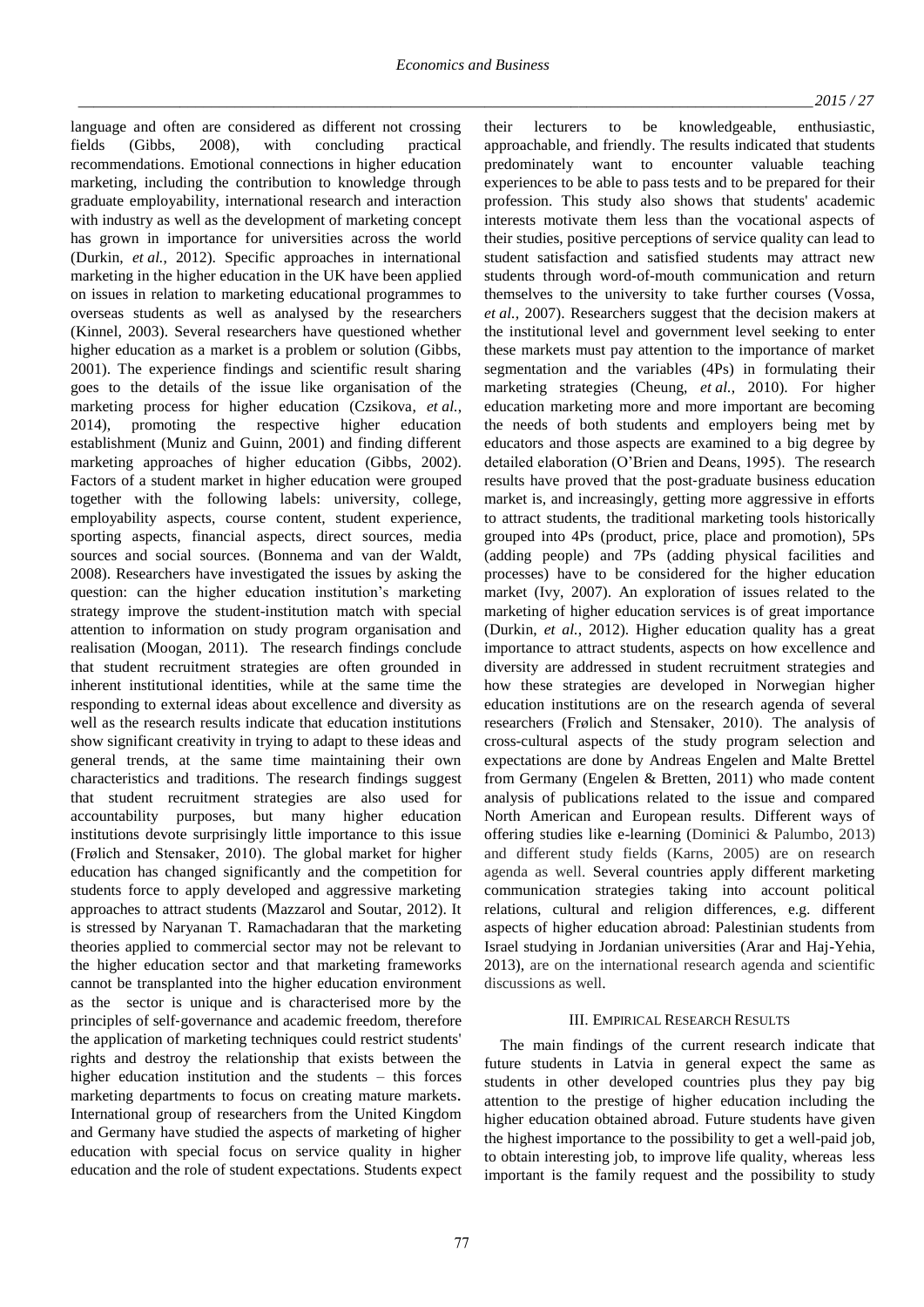together with friends as well as employer's request (see Fig.  $1$ ).

Possible future students were asked to evaluate factors influencing the selection/choice of their future study institution. The factors for evaluation were included based on the scientific findings of the studies published in scientific journals as well as interviews with higher education administrators and persons responsible for the respective higher education institution and study program marketing and promotion.

More detailed information about the results of survey of possible future students can be seen in Table I.



Source: Author's calculations based on secondary school pupils' survey in February - April 2014,  $n = 669$ ; Evaluation scale  $1-10$ , where  $1$  – not important;  $10$  – very important

Fig. 1. Secondary school student evaluations of the most important aspects in acquiring higher education.

**TABLE I** 

MAIN STATISTICAL INDICATORS OF EVALUATIONS OF FACTORS INFLUENCING THE CHOICE OF HIGHER EDUCATION ESTABLISHMENT

|                    |                           | tion        | Accredita Atmosph<br>ere | Place of<br>location | Activities<br>outside<br>studies | <b>State</b><br>budget<br>financing | Hostel | Respect of<br>confidential<br>ity | Recommendat<br>ions of<br>relatives and<br>friends | Ratings | Reputation | Sport<br>possibil<br>ities | Internatio<br>nal<br>possibiliti<br>es |
|--------------------|---------------------------|-------------|--------------------------|----------------------|----------------------------------|-------------------------------------|--------|-----------------------------------|----------------------------------------------------|---------|------------|----------------------------|----------------------------------------|
| N                  | Valid                     | 655         | 654                      | 653                  | 651                              | 654                                 | 654    | 650                               | 652                                                | 651     | 650        | 650                        | 655                                    |
|                    | Missing                   | 4           | 5                        | 6                    | 8                                | 5                                   | 5      | 9                                 |                                                    | 8       | 9          | 9                          | 4                                      |
| Mean               |                           | 8.19        | 8.11                     | 7.62                 | 7.09                             | 8.23                                | 6.17   | 6.96                              | 6.66                                               | 7.67    | 8.02       | 6.72                       | 8.16                                   |
| Std. Error of Mean |                           | 0.077       | 0.059                    | 0.072                | 0.078                            | 0.079                               | 0.106  | 0.087                             | 0.083                                              | 0.076   | 0.073      | 0.099                      | 0.076                                  |
| Median             |                           | $\mathbf Q$ | 8                        | 8                    | 7                                | 9                                   | 7      |                                   |                                                    | 8       | 8          | 7                          | 9                                      |
| Mode               |                           | 10          | 8                        | 8                    |                                  | 10                                  | 8      | 8                                 |                                                    | 8       | 10         | 8                          | 10                                     |
|                    | <b>Standard Deviation</b> | 1.979       | 1.508                    | 1.831                | 2.000                            | 2.031                               | 2.699  | 2.220                             | 2.114                                              | 1.946   | 1.872      | 2.532                      | 1.952                                  |
| Variance           |                           | 3.917       | 2.275                    | 3.353                | 3.998                            | 4.124                               | 7.287  | 4.930                             | 4.470                                              | 3.788   | 3.505      | 6.409                      | 3.812                                  |
| Range              |                           | $\mathbf Q$ | 9                        | 9                    | 9                                | 9                                   | 9      | $\mathbf Q$                       | 9                                                  | 9       | 9          | 9                          | 9                                      |
| Minimum            |                           |             |                          |                      |                                  |                                     |        |                                   |                                                    |         |            |                            |                                        |
| Maximum            |                           | 10          | 10                       | 10                   | 10                               | 10                                  | 10     | 10                                | 10                                                 | 10      | 10         | 10                         | 10                                     |

Source: Authors' calculations based on survey of secondary school pupils in Latvia in February - April 2014,  $n = 659$ ;

Evaluation scale  $1-10$ , where  $1$  – not important;  $10$  – very important

The empirical results indicated that the most important aspects of getting higher education for possible future students are: possibility to get a well-paid job, possibility to obtain interesting profession, and possibility to improve life quality, but among the aspects important for getting higher education less important were: family request and possibility to study together with school mates.

Although the evaluations of the respondents were different and for all statements covering the full evaluation scale of factors influencing the choice of the higher education establishment the results of the survey indicated that the highest evaluations by possible future students of higher education establishments were given to the factors: state budget financing (arithmetic mean 8.23, mode 10 and median 9), accreditation (arithmetic mean 8.19, mode 10 and median 9), international possibilities (arithmetic mean 8.16, mode 10 and median 9), less important were *availability of* hostel, recommendations of relatives and friends as well as sports facilities. Surprisingly low average evaluations were for recommendations of relatives and friends, where the arithmetic mean was 6.66 and mode 7, as well as median 7. It means that already in the last years of secondary school future students are grown up so far that they can make their decisions based on the most important factors influencing their future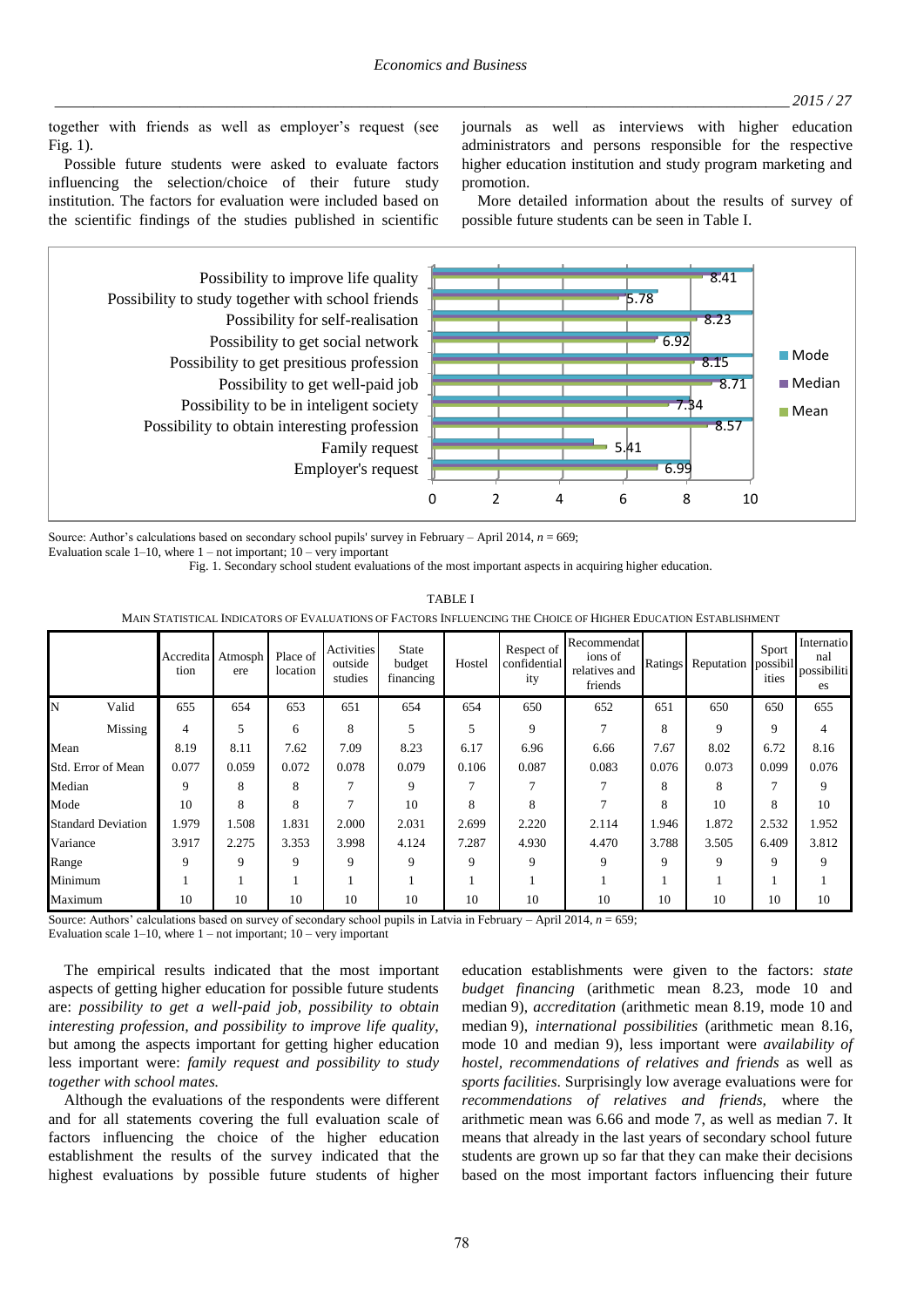studies. The variability of respondents' views was different and for almost all statements covering all range of the evaluation scale having the biggest differences of views for *possibility to stay in hostel* (with standard deviation 2.669), *sports possibilities* (with standard deviation 2.532) and *respect of confidentiality* (with standard deviation 2.220) and with smaller differences in evaluations for *atmosphere* (with standard deviation 1.508), *place of location* (with standard deviation 1.831) and *reputation* (with standard deviation 1.872). In general views of future possible students were corresponding with the results of theoretical findings of researchers in other countries.

Calculations of the results of factor analysis on the factors influencing the choice of higher education by use of *varimax rotation* are presented in Table II.

TABLE II COMPLEX FACTORS OF CHOICE OF HIGHER EDUCATION ESTABLISHMENT Rotated Component Matrix<sup>a</sup>

|                                          | Component |         |             |  |  |
|------------------------------------------|-----------|---------|-------------|--|--|
|                                          |           | 2       | 3           |  |  |
| Accreditation                            | $-.120$   | .326    | .560        |  |  |
| Atmosphere                               | .070      | .155    | .762        |  |  |
| Place of location                        | .197      | $-.007$ | .626        |  |  |
| Activities outside studies               | .522      | $-.063$ | .508        |  |  |
| State budget financing                   | .069      | .403    | .461        |  |  |
| Hostel                                   | .767      | .028    | .060        |  |  |
| Respect of confidentiality               | .615      | .234    | .176        |  |  |
| Recommendations of relatives and friends | .650      | .339    | $-.1$<br>49 |  |  |
| Ratings                                  | .180      | .840    | .069        |  |  |
| Reputation                               | .177      | .833    | .069        |  |  |
| Sport possibilities                      | .651      | .037    | .108        |  |  |
| International possibilities              | .053      | .587    | .264        |  |  |

Extraction method: Principal component analysis.

Rotation method: Varimax with Kaiser normalization.

a. Rotation converged in 6 iterations.

Source: Authors' calculations based on survey of secondary school pupils in Latvia in February – April 2014, *n* = 659;

Evaluation scale  $1-10$ , where  $1-$  not important;  $10-$  very important

The results of factor analysis converged in 6 iterations have indicated that three complex factors out of twelve initial factors indicating evaluations of higher education choice indicators have been created:

Complex factor I – studies support external factor;

Complex factor II – reputation and rating factor;

Complex factor III – internal factor of organization of studies.

The results of the current empirical studies correspond with the theoretical findings as well as with the research results in other countries with surprising difference regarding recommendations of relatives and friends on the selection of higher education establishment.

The results of correlation analysis of factors influencing the choice of higher education institution, age and gender have not shown statistically significant correlation.

### IV. CONCLUSION

Higher education establishments have good fundamentals for the marketing of higher education establishments and programs as serious academic research world-wide have already obtained good theoretical findings confirmed by empirical results of the research on student expectations, attitudes and motivation for studies and for the selection of the respective higher education establishment and study program.

Ignorance or absence of the knowledge of findings of marketing science could lead to problems in student presence in higher education establishments and higher education study programs.

For the future students in Latvia the most important aspects of the choice of higher education establishment are state budget financing, accreditation and international possibilities, whereas less important are availability of hostel, recommendations of relatives and friends, as well as sports facilities. The respective findings are suggested for including in marketing strategies and in the selection of marketing communication tools.

The results of correlation analysis on factors influencing the choice of higher education institution, age and gender have not shown statistically significant correlation and this result could also be suggested for including in marketing strategies and in the selection of marketing communication tools.

The interest in obtaining higher education of future students in Latvia to a great extent corresponds with the theoretical findings of the marketing science.

### **REFERENCES**

- Arar, K., Haj-Yehia, K. (2013). Higher Education abroad: Palestinian Students from Israel Studying in Jordanian Universities. *Journal of Applied Research in Higher Education,* 5(1), 95–112. <http://dx.doi.org/10.1108/17581181311310306>
- Bok, D. (2003), *Universities in the Market Place*, Princeton University Press, Princeton, NJ.
- Bonnema, J., Van der Waldt, D.I.R. (2008). Information and Source Preferences of a Student Market in Higher Education. *International Journal of Educational Management,* 22(4), 214–227. <http://dx.doi.org/10.1108/09513541211201960>
- Brownlie, D., Saren, M. (1992), The Four Ps of the Marketing Concept; Prescriptive, Polemical, Permanent and Problematic, *European Journal of Marketing*, 26(4), 34–47. <http://dx.doi.org/10.1108/03090569210012408>
- Cheung, A.C.K., Yuen, T.W.W., Yuen, C.Y.M, Cheng, Y.C. (2010). Promoting Hong Kong's Higher Education to Asian Markets: Market Segmentations and Strategies, *International Journal of Educational Management*, 24(5), 427–447. <http://dx.doi.org/10.1108/09513541011055992>
- Churchill, O.A., Jr., & Surprenant, C. (1982), An Investigation into the Determinants of Customer Satisfaction, *Journal of Marketing Research,* 19(4), 491-504[. http://dx.doi.org/10.2307/3151722](http://dx.doi.org/10.2307/3151722)
- Cook, R.W., Zallecco, R.L. (1983). Predicting Universities Preference and Attendance: Applied Marketing in Higher Education Administration*, Research in Higher Education,* 19(2), 197–211. <http://dx.doi.org/10.1007/BF00974759>
- Czikosova, A., Antošova, M, Čukolova, K. (2014). Strategy in Direct and Interactive Marketing Communications, *Procedia – Social and Behavioral Sciences,* 116*,* 1615–1619. <http://dx.doi.org/10.1016/j.sbspro.2014.01.444>
- Durkin, M., McKenna, S., Cummins, D. (2012). Emotional Connections in Higher Education Marketing, *International Journal of Educational*   $Management$ . <http://dx.doi.org/10.1108/09513541211201960>